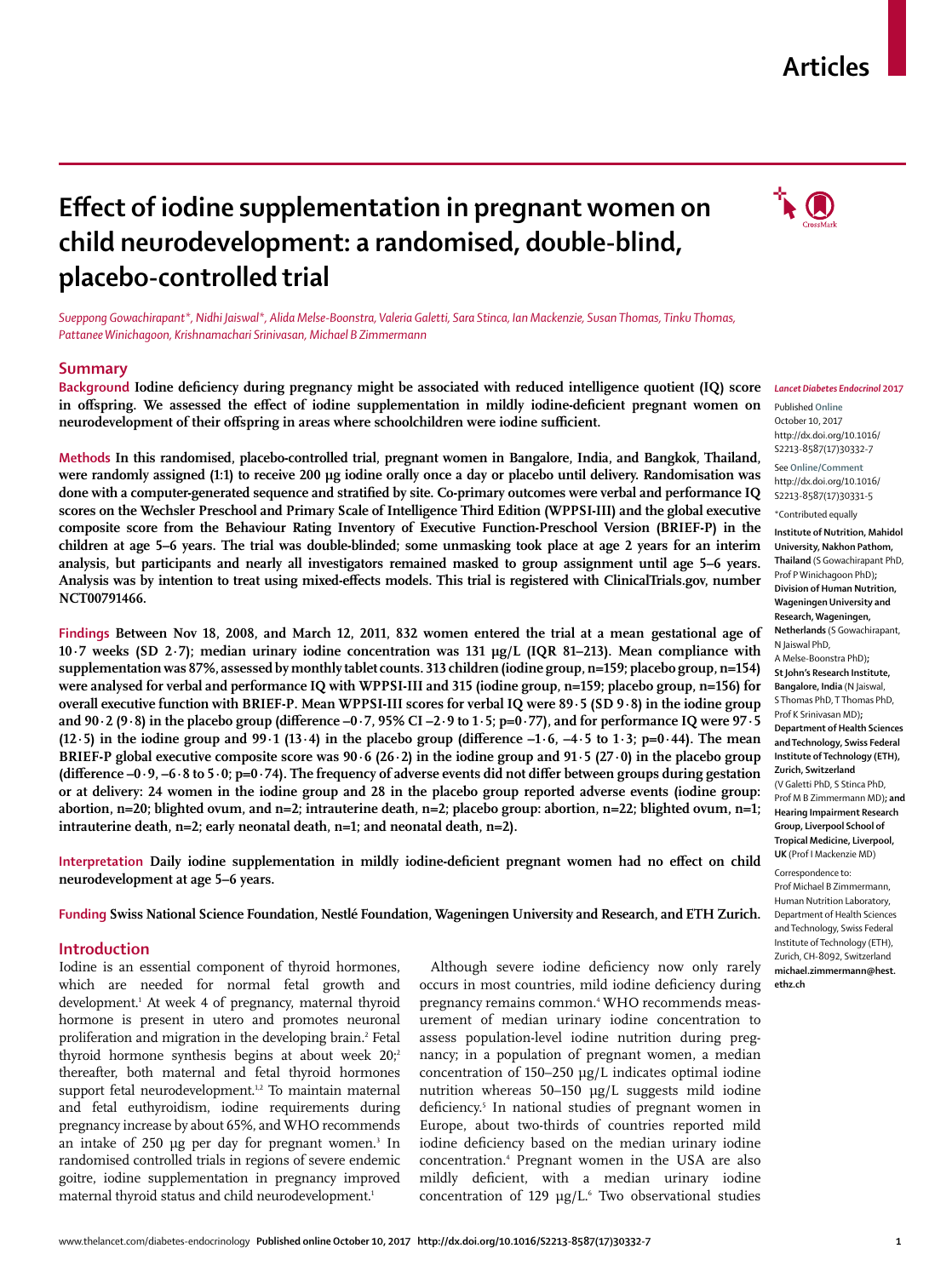#### **Research in context**

#### **Evidence before this study**

We searched PubMed with the terms "iodine supplementation" OR "iodine supplements" OR "oral iodine" AND "pregnancy" with no language or date restrictions. The date of our last search was April 24, 2017. Iodine deficiency during pregnancy might be associated with reduced intelligence quotient (IQ) score in offspring. In randomised controlled trials in regions of severe endemic goitre, iodine supplementation in pregnancy improved maternal thyroid status and child neurodevelopment. Two observational studies reported lower IQ and poorer school performance in children born to mildly iodine-deficient mothers than in children of mothers without deficiency, but other studies showed no difference in neurodevelopment between infants of mothers who had mild iodine deficiency and those of mothers who had iodine sufficiency. Controlled trials of iodine supplementation in mildly iodine-deficient pregnant women have shown no clear benefits on maternal or newborn thyroid hormone concentrations. Systematic reviews have concluded that the effects of mild iodine deficiency during pregnancy are uncertain because no placebo-controlled intervention trial has measured child development following maternal iodine supplementation in women with mild iodine deficiency.

### **Added value of this study**

To our knowledge, our study is the first randomised, double-blind, placebo-controlled trial to assess the effects of

reported lower intelligence quotient (IQ) scores and poorer school performance in children born to mildly iodine-deficient mothers than in children of mothers without deficiency;<sup>7,8</sup> another study comparing different doses of iodine supplements in pregnancy showed no effect on neuropsychological development of infants.<sup>9</sup> Controlled trials of iodine supplementation in mildly iodine-deficient pregnant women have shown no clear benefits on maternal or newborn thyroid hormone concentrations.10 Systematic reviews have concluded that the effects of mild iodine deficiency during pregnancy remain uncertain because no placebo-controlled intervention trial has measured child development.<sup>10,11</sup>

Although they acknowledge the paucity of data regarding benefits, the American Thyroid Association<sup>12</sup> and European Thyroid Association<sup>13</sup> recommend that women take a supplement containing 150 µg iodine daily during pregnancy. By contrast, WHO does not recommend maternal iodine supplements in countries with iodised salt programmes,<sup>14</sup> concluding that if women are iodine sufficient before they enter pregnancy, they can cover their requirements by increasing fractional clearance of plasma iodide and drawing from thyroidal iodine stores. Of concern, observational studies have linked excessive maternal iodine intake with mild maternal hypothyroidism,<sup>15</sup> and maternal iodine suppleoral iodine supplementation in mildly iodine-deficient pregnant women on neurodevelopment of their children. We assessed neurocognitive outcomes during infancy and early school age. Although supplementation was safe and increased iodine intake into the sufficient range, we found no significant differences in cognitive developmental scores between children whose mothers were assigned to receive iodine supplementation during pregnancy and children of those assigned to placebo.

#### **Implications of all the available evidence**

Our finding that iodine supplementation of mildly iodine-deficient pregnant women had no clear benefits on maternal thyroid function or child neurodevelopment needs to be confirmed in future studies in other populations and other settings. However, our results generally support findings from previous intervention studies suggesting that pregnant women might be able to physiologically adapt to mildly low iodine intakes to maintain fetal euthyroidism, allowing healthy in-utero development. This conclusion is consistent with current WHO recommendations that iodine supplementation is unlikely to harm, but might not be justified in mildly iodine-deficient pregnant women.

mentation with impaired infant development.<sup>9</sup> Therefore, we aimed to assess the safety and efficacy of iodine supplementation in mildly iodine-deficient pregnant women on child neurodevelopment. Our hypothesis was that iodine supplementation of this group would be safe, but would have no significant benefits on child development.

#### **Methods**

# **Study design and participants**

This randomised, placebo-controlled, double-blind trial was done at Ramathibodi Hospital of Mahidol University in Bangkok, Thailand, and St Martha's Hospital in Bangalore, Karnataka, India. These hospitals were chosen because they had large, well-run antenatal clinics and served mainly middle-income families. We chose only one hospital at each site to simplify logistics and followup. Although, in 2017, Thailand and India have effective salt iodisation programmes and women of reproductive age are iodine sufficient at the national level,<sup>16</sup> at the time of our intervention, no data were available for iodine status in women of reproductive age, and household coverage with adequately iodised salt was only about 35% in Karnataka and 60% in Thailand, but school-aged children (aged 6–12 years) were iodine sufficient on the basis of their median urinary iodine concentration.<sup>17,18</sup>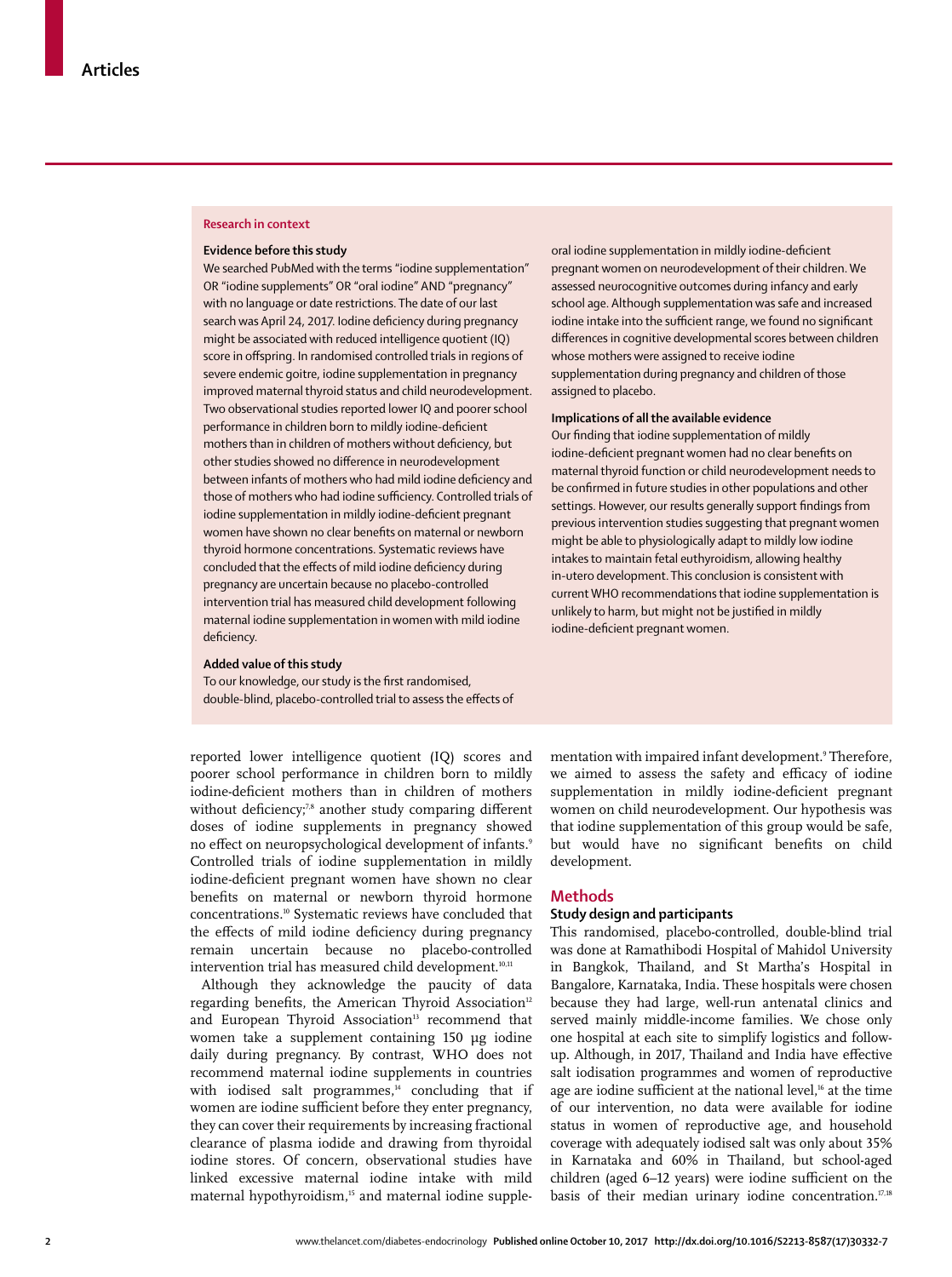Ethical review boards at both study sites and at Wageningen University, Netherlands, approved the study. Approval was first granted for a study up to 2 years after delivery, but approval was subsequently granted to extend the study up to 5–6 years post partum. Change to the primary outcome was approved at both study sites. An external data safety monitoring board supervised the study.

We recruited pregnant women presenting at their first antenatal visit, and all gave written informed consent. Women aged 18–40 years were eligible if they had a singleton pregnancy less than or equal to 14 weeks of gestation, were not lactating, were generally healthy with no thyroid diseases or major medical illnesses, and were not taking iodine-containing supplements. We excluded women with a thyroid stimulating hormone concentration of more than 6 mIU/L at screening and referred them for treatment.

# **Randomisation and masking**

We randomly assigned (1:1) women to receive either iodine supplementation or placebo by use of simple randomisation stratified by site. We used a computergenerated randomisation sequence. Masking was achieved by use of tablets with identical appearance and taste and coding of participants. An individual at Wageningen University who was not involved in the study coded the iodine and placebo supplements, and sealed envelopes with the code were sent to the data safety monitoring board members. The ethical review board at Wageningen University asked for an interim analysis of data up to 2 years offspring age during review of the application for study extension in June, 2015. One of the authors (AMB) was unmasked to provide the interim analysis, which was not published. Participants, the study team assessing outcomes, and the team analysing the data remained masked to group assignment until analysis of the final data.

#### **Procedures**

Women received 200 µg iodine given as potassium iodide tablets (Merck, Darmstadt, Germany) or an identical placebo tablet (Merck) taken once daily until delivery. We gave out tablets, assessed compliance by tablet counting, and assessed side-effects by use of a questionnaire at monthly visits. Serious adverse events were defined as death or hospital admission of either mother or baby for a cause other than delivery. At baseline, we administered a structured multiple-choice questionnaire to collect data on household income, and household use of iodised salt or maternal use of nutritional supplements. At baseline, during the second trimester (20–24 weeks), and during the third trimester (30–33 weeks), we measured maternal weight and height, collected venipuncture blood for measurement of thyroid function, collected a spot urine sample for measurement of urinary iodine concentration; and measured thyroid volume with a portable echocamera (Aloka, Mure, Japan) with a 7·5-MHz linear transducer. We obtained birth outcomes from the hospital record; measured height, weight, and head circumference of the infants at birth; and collected newborn heel prick blood within 72 h after birth.

At 6 weeks after delivery, we administered the Neonatal Behavioural Assessment Scale (NBAS) test to assess newborn development individually for each child.19 The NBAS contains 28 behavioural items, 18 neurological reflex items, and seven supplementary items that measure infant responsiveness. Scores on the NBAS were reduced to seven clusters: habituation; orientation; motor; range of state; regulation of state; autonomic stability; and reflexes, including supplementary items.

Within 1 week before or after the child's first and second birthdays, we measured their height, weight, and head circumference; obtained a heel prick blood sample and a spot urine sample; and administered the Bayley Scales of Infant Development Third Edition (BSID-III) to obtain scores for each infant's cognitive, language, and motor development.<sup>20</sup> The BSID-III has three main subtests. The cognitive scale includes items such as attention to objects and pretend play. The language scale assesses understanding and expression of language, object recognition, and following directions. The motor scale assesses gross and fine motor skills including grasping, stacking blocks, sitting, and climbing stairs. We did not assess the social-emotional or adaptive behaviour scales, which are done with parent questionnaires. We used raw scores because age-specific norms were not available for the Indian or Thai populations and the assessments at both sites occurred within a narrow age window. The BSID-III raw scores were adjusted for infant's gestational age at birth.

When children were aged between 5 and 6 years, we measured height and weight, obtained a fingerprick blood sample and a spot urine sample, and obtained audiograms using a Grason-Stadler GSI 61 audiometer (Grason-Stadler, Eden Prairie, USA). During the acoustic testing, pure tone was determined as average level of signal response during two ascending processes. Starting signal level was about 10 dB below the level at which the child responded during the familiarisation session. The signal was presented for 2–3 s; if the child failed to respond to the signal, the level was increased by 5 dB until the child responded. The time between presentations was about 5 s. To assess verbal and performance IQ, performance speed quotient, and full scale IQ, we administered the Wechsler Preschool and Primary Scale of Intelligence Third Edition (WPPSI-III) individually for each child.<sup>21</sup> The subtests included block design, information, matrix reasoning, vocabulary, picture concepts, word reasoning, coding, and symbol search. To assess executive function, we used the Behaviour Rating Inventory of Executive Function-Preschool Version (BRIEF-P).<sup>22</sup> BRIEF-P was administered to the mother of each child. It consists of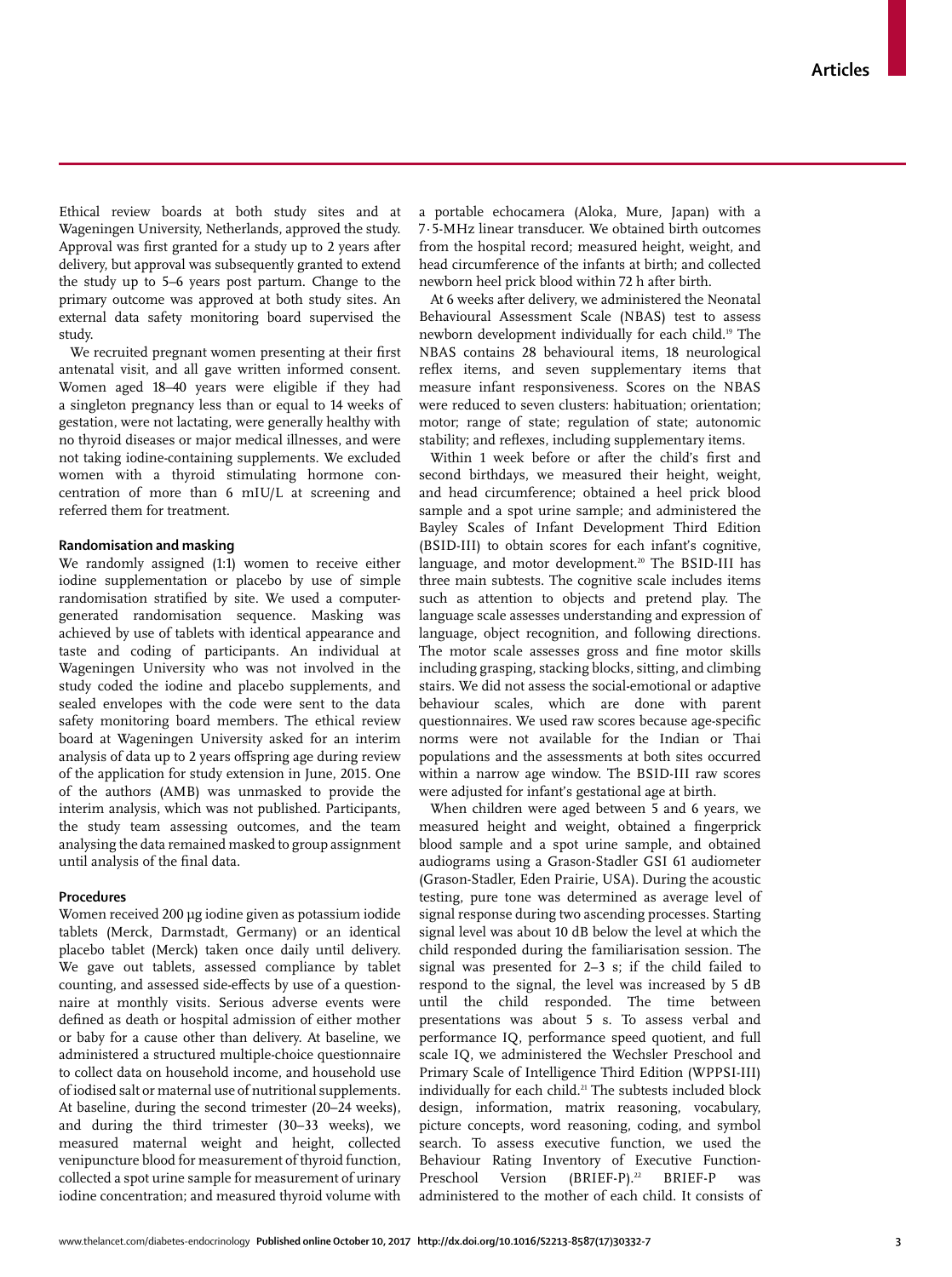For the **earlier protocol** see https://www.research-collection. ethz.ch/ handle/20.500.11850/187229 For the **final protocol** see

https://www.research-collection. ethz.ch/ handle/20.500.11850/187239

an 86-item questionnaire in eight clinical scales and two validity scales; the global executive composite score takes into account all of the clinical scales and represents the child's overall executive function. To assess behaviour, we administered the Strengths and Difficulties Questionnaire (SDQ) to the mother of each child.23 Each of its five scales were scored from 0 to 10, the emotional and peer items were summed for an internalising problems score (range 0–20), the conduct and hyperactivity items summed for an externalising problems score (range 0–20), and four of the scales (emotional, conduct, hyperactivity, and peer problems) were summed to create a total difficulty score (range 0–40). All of the developmental tests have been widely used in Thailand and India and were administered in the local language. However, population-specific norms were not available and because there were several months of variation in the children's age at the time of testing, BRIEF-P and WPPSI-III scaled scores were generated using US norms for both sites, allowing us to pool the data. Testing techniques were carefully standardised between the two study sites and were done by Master's-level clinical psychologists. During the course of the study, the senior psychologist (KS) reviewed the cognitive assessments for correctness of administration and scoring.

#### **Outcomes**

The co-primary outcomes in the final protocol (2015) were the verbal and performance IQ scores on WPPSI-III and the global executive composite score from BRIEF-P in children aged between 5 and 6 years. Secondary outcomes were the child's auditory performance, weight and height, urinary iodine concentration, thyroidstimulating hormone (TSH) concentration, and total thyroxine  $(T_4)$  concentration, all measured between 5 and 6 years. In the protocol, we planned to study children at age 4–5 years, but because of administrative delays in locating the children, they were tested at a mean age of 5·4 years. All of the protocol outcomes are reported in this study.

The first protocol (2008) specified follow-up of children to age 2 years. In the first protocol, the co-primary outcomes were maternal and infant thyroid hormone concentrations (TSH, total  $T_{4}$ , total tri-iodothyronine [T<sub>3</sub>], free  $T_{4}$ , free  $T_{3}$ , maternal thyroglobulin, thyroxine-binding globulin, and antithyroid peroxidase antibodies [TPO-Ab]); ultrasound measurement of maternal and infant thyroid gland volumes; newborn development at 6 weeks of age assessed with the NBAS; and infant development at 6 months, 1 year, and 2 years assessed with the BSID-III. Secondary outcomes were maternal pregnancy outcomes; infant birthweight, length, head circumference, and Apgar scores; maternal and infant urinary iodine concentrations; and breastmilk iodine concentrations. All outcomes from this protocol are included in this report apart from infant thyroid gland volume, newborn and infant free  $T<sub>4</sub>$ , free T<sub>3</sub> and total T<sub>3</sub>, maternal thyroxinebinding globulin, Apgar scores, breastmilk iodine concentrations, and BSID-III at 6 months, because these variables were not recorded. Both the [earlier 2008 protocol](https://www.research-collection.ethz.ch/handle/20.500.11850/187229 ) and [final 2015 protocol](https://www.research-collection.ethz.ch/handle/20.500.11850/187239) are available online.

The justification for the change in the primary outcomes from the first to the final protocol was that cognitive assessment at early school age assesses a wider array of cognitive functions than does broad domainwise assessment in infancy. We felt that the tests administered later in childhood would be more predictive of future development and long-term intelligence than tests given during infancy. Serious adverse events were reported to the external data safety monitoring board.

#### **Biochemical analyses**

We determined urinary iodine concentration by spectrophotometry at Swiss Federal Institute of Technology (ETH) Zurich, Switzerland, for the Indian samples and at Mahidol University, Bangkok, Thailand, for the Thai samples;<sup>24</sup> laboratory-specific urine controls were used for the calibration at both sites and at certified urinary iodine concentrations of 74, 162, and 282 µg/L, mean measured values were 77, 156, and 271 µg/L, respectively, giving coefficients of variation of about 11%, 9%, and 13%, respectively. In women, thyroid function, thyroglobulin, and TPO-Ab were measured by immunoassay (IMMULITE, Siemens Healthcare Diagnostics, UK) at ETH Zurich for the Thai samples and at St John's Hospital, Bangalore, India, for the Indian samples. With the exception of TSH and total  $T<sub>4</sub>$  during pregnancy, we used the manufacturer's reference ranges: 0·4–4·0 mIU/L for TSH, 58–161 nmol/L for total  $T_{4}$ , 0·89–1·76 ng/dL for free  $T_{4}$ , 1·3-2·6 nmol/L for total  $T_{3}$ , 1·8-4·2 pg/mL for free  $T<sub>v</sub>$  less than or equal to 55 ng/mL for thyroglobulin, and less than 35 IU/mL for TPO-Ab. For TSH during pregnancy, we used trimester-specific reference ranges: 0·1–2·5 mIU/L for the first trimester, 0·2–3·0 mIU/L for the second trimester, and  $0.3-3.0$  mIU/L for the third trimester.<sup>25</sup> For total  $T_4$  until gestational week 6, we used the reference range of 58–161 nmol/L; from week 7, we increased the upper reference range by 5% per week until week 15; from week 16 until delivery, we multiplied the non-pregnancy reference range by 1·5 and used the resulting range of 87 $\cdot$ 0-241 $\cdot$ 5 nmol/L as a reference.<sup>26</sup> For the thyroglobulin assay, we used standards provided by the manufacturer (IMMULITE, Siemens) to calibrate the assay. In children, a heel prick or fingerprick blood sample was spotted onto filter paper and TSH and  $T<sub>4</sub>$ concentrations were measured by fluoroimmunoassay (TSH, DELFIA NeoTSH, PerkinElmer Life Sciences, Turku, Finland; and T., Delfia Neonatal T4 kit, PerkinElmer Life Sciences). We applied age-specific reference ranges for TSH and total  $T_4$  as supplied by the manufacturer: for 0–7 days after birth, TSH 0 $\cdot$ 1–10 $\cdot$ 5 mIU/L and total T<sub>4</sub> 114–245 nmol/L; after 155 days, TSH 0·1–3·7 mIU/L and total  $T<sub>4</sub>$  65–165 nmol/L.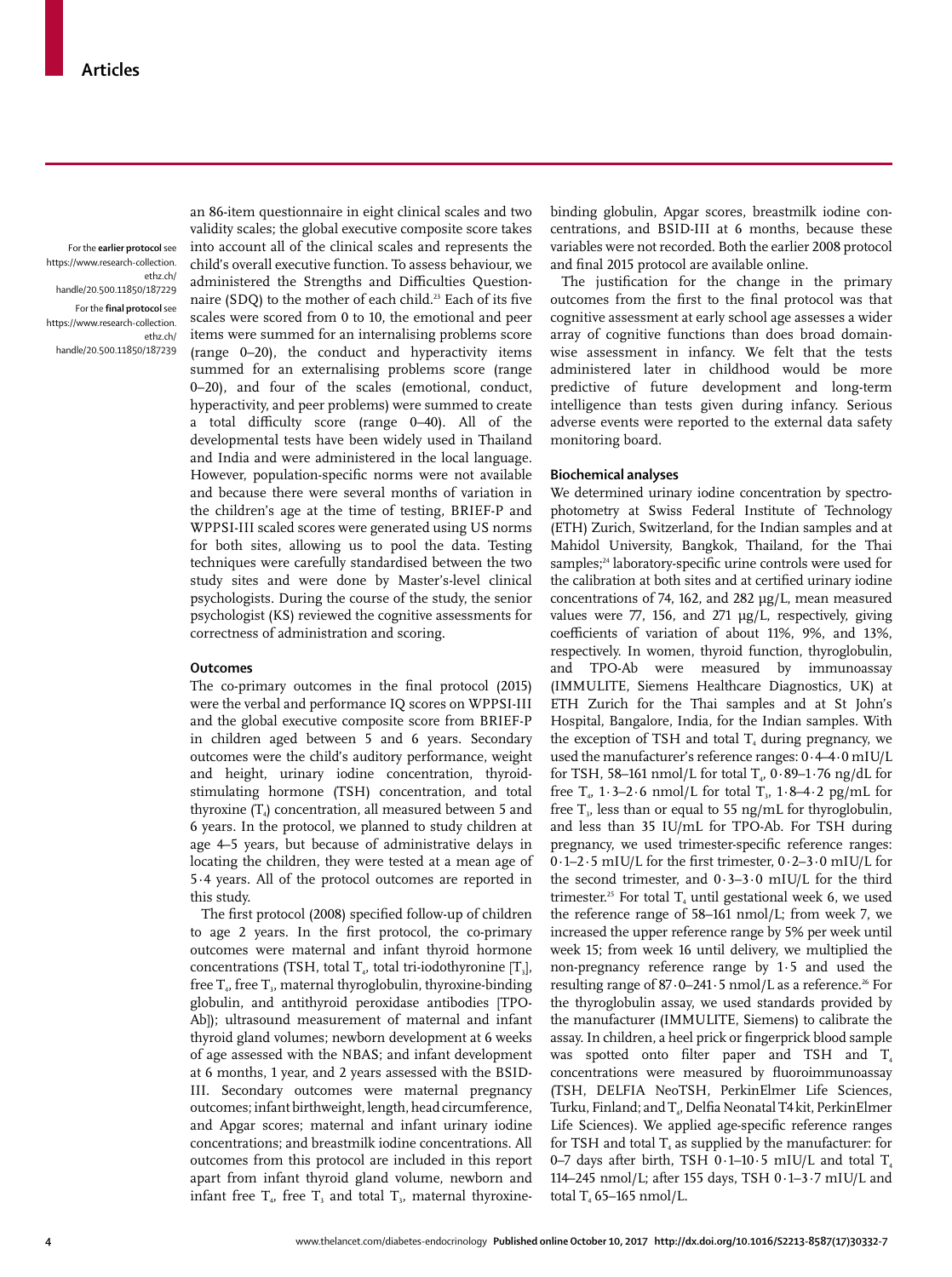#### **Data and statistical analysis**

In the first protocol, we calculated that to have 80% power to detect a decrease of 0·8 in the proportion of raised newborn TSH values, from an anticipated incidence of 10% in the control group to 2% in the treatment group, with a significance level of 0·05 (two-sided), we would require a sample size of 250 women per group; anticipating a 30–35% loss to follow-up, we aimed to enrol 800 pregnant women to our study. In the second protocol, we calculated that to have 80% power to detect a 5-point difference on the full scale IQ score of the WPPSI-III between groups at 5–6 years, with SD of 15, and a significance level of 0·05 (two-sided), we would require a sample size of 142 children per group on the



*Figure 1:* **Trial profile**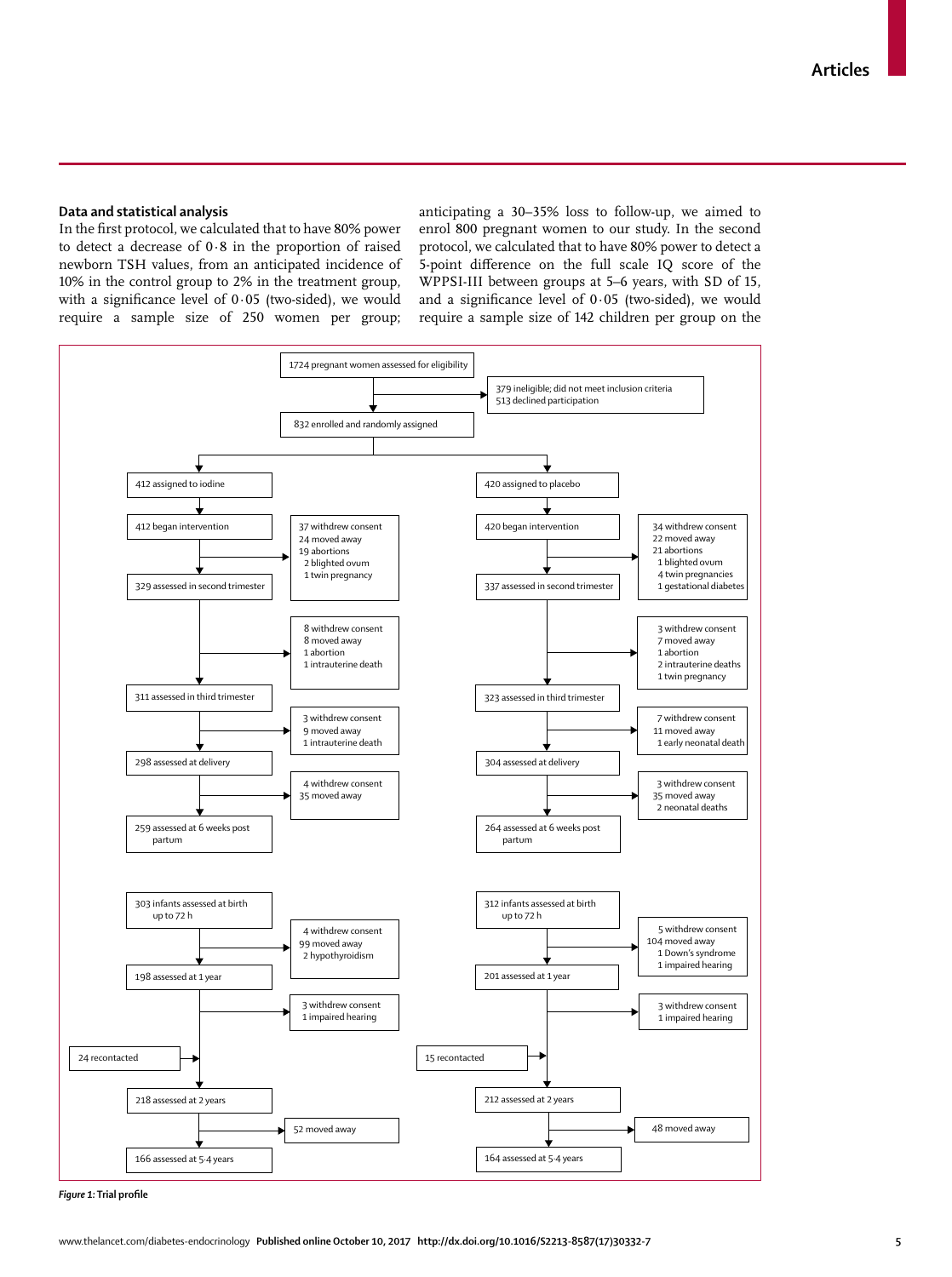|                                                                                                                               | <b>lodine</b> |                                      | Placebo |                                      |  |
|-------------------------------------------------------------------------------------------------------------------------------|---------------|--------------------------------------|---------|--------------------------------------|--|
|                                                                                                                               | N             | Mean (SD), n (%), or<br>median (IQR) | N       | Mean (SD), n (%), or<br>median (IQR) |  |
| Age (years)                                                                                                                   | 412           | 28.0(5.4)                            | 420     | 27.8(5.4)                            |  |
| BMI $(kq/m2)$                                                                                                                 | 410           | 22.2(3.9)                            | 417     | 22.3(3.9)                            |  |
| Gestational age (weeks)                                                                                                       | 412           | 10.8(2.7)                            | 420     | 10.7(2.8)                            |  |
| First pregnancy                                                                                                               | 403           | 223 (55%)                            | 415     | 205 (49%)                            |  |
| Completed secondary education                                                                                                 | 410           | 376 (92%)                            | 417     | 377 (90%)                            |  |
| Using iodised salt at home                                                                                                    | 376           | 353 (94%)                            | 381     | 357 (94%)                            |  |
| Household income tertile                                                                                                      |               |                                      |         |                                      |  |
| Lower                                                                                                                         | 401           | 182 (45%)                            | 407     | 175 (43%)                            |  |
| Middle                                                                                                                        | 401           | 93 (23%)                             | 407     | 106 (26%)                            |  |
| Upper                                                                                                                         | 401           | 126 (31%)                            | 407     | 126 (31%)                            |  |
| Urinary iodine concentration (µq/L)                                                                                           | 404           | 134 (80-219)                         | 409     | 125 (81-210)                         |  |
| Thyroid volume (mL)                                                                                                           | 411           | 7.2(2.4)                             | 420     | 7.4(2.5)                             |  |
| Thyroid stimulating hormone (mIU/L)                                                                                           | 406           | $1.0(0.6-1.7)$                       | 415     | $1.2(0.7-1.7)$                       |  |
| Thyroglobulin (µq/L)                                                                                                          | 384           | $8.0(3.8-14.6)$                      | 389     | $9.0(4.6-14.6)$                      |  |
| Free $T_3$ (ng/L)                                                                                                             | 390           | $3.34(2.87 - 3.99)$                  | 399     | $3.44(2.91-3.89)$                    |  |
| Total T <sub>2</sub> (nmol/L)                                                                                                 | 398           | $2.0(1.7-2.4)$                       | 409     | $2.0(1.6-2.3)$                       |  |
| Free $T_{4}$ (ng/dL)                                                                                                          | 396           | $1.09(1.00-1.21)$                    | 411     | $1.08(0.97-1.18)$                    |  |
| Total $T_4$ (nmol/L)                                                                                                          | 402           | 128 (107-154)                        | 410     | 124 (105-149)                        |  |
| TPO-Ab (IU/mL)                                                                                                                | 408           | 15.1 (10.0-23.4)                     | 418     | 14.8 (10.0-24.5)                     |  |
| Raised TPO-Ab (>35 IU/mL)                                                                                                     | 408           | 57 (14%)                             | 418     | 59 (14%)                             |  |
| Isolated hypothyroxinaemia                                                                                                    | 398           | 4(1%)                                | 407     | $2(-1%)$                             |  |
| Subclinical hypothyroidism                                                                                                    | 398           | 37 (9%)                              | 407     | 45 (11%)                             |  |
| Overt hypothyroidism                                                                                                          | 398           | $2(-1%)$                             | 407     | $\mathbf 0$                          |  |
| Subclinical hyperthyroidism                                                                                                   | 398           | 11 (3%)                              | 407     | 12 (3%)                              |  |
| Overt hyperthyroidism                                                                                                         | 398           | 6(2%)                                | 407     | $2(-1%)$                             |  |
| $Ta=tri-iodothyronine. Ta=thyroxine; TPO-Ab=antithyroid peroxidase antibodies.$<br>Table 1: Baseline maternal characteristics |               |                                      |         |                                      |  |

basis of studies of mild thyroid deficiency in pregnancy and offspring IQ at school age; $27$  anticipating a loss to follow-up of about 25% between 2 years and 5–6 years, our sample size of 218 children in the iodine group and 212 in the placebo group at the time of the second protocol being approved was deemed sufficient.

Gestational age was estimated from maternal report of last menstrual period at the first prenatal visit and confirmed by a dating ultrasound later in pregnancy. BMI was calculated by bodyweight (kg) divided by height (m) squared. We used WHO criteria based on the median urinary iodine concentration to classify adequate iodine intake for pregnant women  $(\geq 150 \text{ µg/L})$ , postpartum women, infants, and children (≥100 μg/L).<sup>3</sup> Overt hypothyroidism was defined as a high TSH and a low total  $T_{4}$ ; subclinical hypothyroidism as a high TSH and a normal total  $T_a$ ; isolated hypothyroxinaemia (in the pregnant women) was defined as a normal TSH and a low total  $T_{4}$ ; overt hyperthyroidism was defined as a low TSH and a high total  $T_{4}$ ; subclinical hyperthyroidism as a low TSH and a normal total  $T<sub>4</sub>$ . Thyroid function tests from the mothers were measured only after delivery. From the thyroid ultrasound measurements, we calculated thyroid

volume as previously described.3 We defined low birthweight as weight at birth of less than 2·5 kg irrespective of gestational age,<sup>28</sup> preterm birth as gestational age at birth of less than 37 completed weeks, and stunting as height-for-age more than two SDs below the WHO Child Growth Standards median.<sup>29</sup> On the WPPSI-III, we defined a score of lower than 85 as abnormally low and a score of lower than 70 as severely abnormally low.<sup>21</sup>

We analysed data using R (version 3.3.1). We ran descriptive statistics for all variables. From crude continuous variables, we identified outliers by visual inspection of box plots stratified by group and timepoint. We assessed normality by testing the distribution of continuous variables against a normal distribution using the Shapiro-Wilk W test. When departing significantly from normality, the variables were transformed using  $log(x)$ , sqrt(x), or  $-1/x$  to correct positive skewness or  $x^2$ ,  $x^3$ , or antilog(x) to correct negative skewness, until achieving W>0·97 before proceeding with further data analysis. Values in the text and tables are presented as mean (SD) for normally distributed data, median (IQR) for non-normal data, and number (%) for prevalence. We assessed the intervention effect by fitting linear mixed effects models to continuous dependent variables and by fitting logistic regression mixed effects models to categorical dependent variables using maximum likelihood procedure for the estimation of variance components. Analysis was intention to treat and missing values were dropped from analysis by list-wise deletion. During gestation, we defined the fixed effects on the variance as treatment, trimester, treatment-by-trimester interaction, household average monthly income, maternal education, and maternal BMI at trial entry; the random structure was defined as study site=~trimester\*treatment and individual=~trimester, to control for between-study site and between-individual differences, respectively. At delivery and at 6 weeks after delivery, we defined the fixed effect as treatment, household average monthly income, maternal education, and maternal BMI at trial entry; whereas at 1, 2, and 5–6 years, we defined the fixed effect as treatment, household average monthly income, maternal education, child's birthweight, child's age, and child's sex. At these timepoints, in absence of a time variable, we defined the random structure as tester=~1 for cognitive outcomes and as study site=~1 for all other outcomes. We checked models' normality and homoscedasticity by residuals plot analysis. Statistical significance was set at  $p<0.05$ . In the assessment of the co-primary outcomes, to avoid type I error caused by multiple comparisons, a two-tailed p value of  $< 0.01$  was considered statistically significant. This trial is registered at ClinicalTrials.gov, number NCT00791466.

### **Role of the funding source**

The funders of the study had no role in study design, data collection, data analysis, data interpretation, or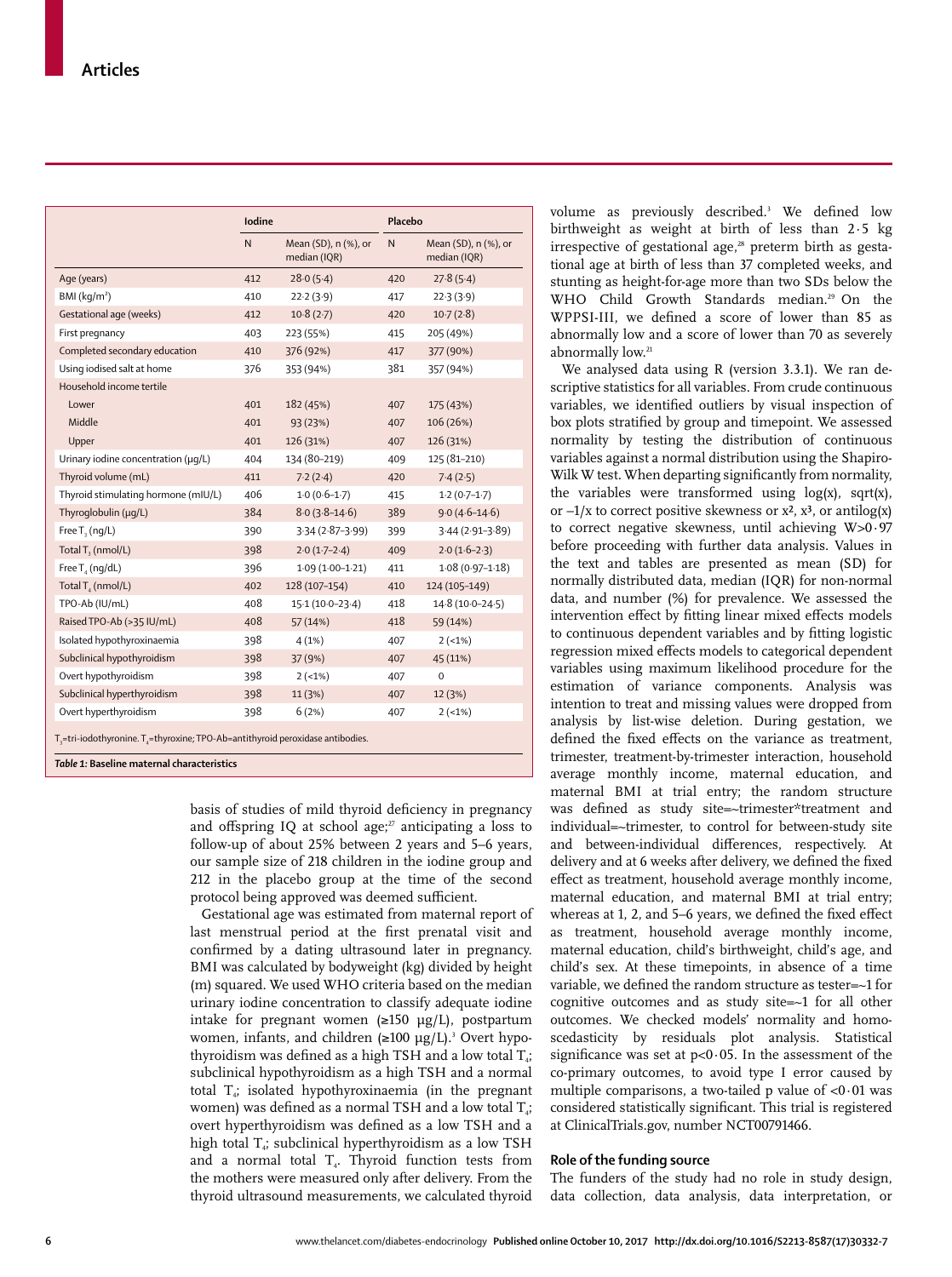writing of the report. The corresponding author had full access to all the data in the study and had final responsibility for the decision to submit for publication.

# **Results**

We recruited pregnant women between Nov 18, 2008, and March 12, 2011, and completed data collection on July 30, 2016. We assessed 1724 pregnant women for eligibility; 892 declined to participate or did not meet the inclusion criteria (figure 1). 514 pregnant women in Bangkok and 318 in Bangalore (n=832) were enrolled and randomly assigned to the two groups. Mean gestational age at trial entry was 10·7 weeks (SD 2·7) and median urinary iodine concentration was 131 µg/L (IQR 81–213), indicating mild iodine deficiency.3 Baseline characteristics were similar between groups (table 1). We analysed data from 399 children at age 1 year, 430 children at age 2 years, and 330 children at age 5·4 years; attrition was balanced between groups and the main reason was a move away from the trial area around the time of delivery (figure 1). Baseline characteristics of women who were lost to followup did not differ from those of women who completed the study, although women completing the study were enrolled a mean 4·2 gestational days later (appendix p 1). The women in India had a higher median urinary iodine concentration at baseline than did those in Thailand (188 µg/L [IQR 97–338] *vs* 112 [75–170]; appendix p 2), with those in India at the lower end of iodine sufficiency.

For each mother, compliance by tablet counting was assessed monthly and an average monthly compliance was calculated to assess study mean compliance. Groups did not differ (p=0·76, mixed effect model analysis). Mean compliance with supplementation was 87% (SD 13). No significant differences were evident between the iodine and placebo groups in any characteristics of the children who were tested for the primary outcomes at 5·4 years (appendix p 2).

At 5·4 years, no significant differences were evident between groups in children's mean WPPSI-III or BRIEF-P scores, overall (figure 2; table 2) or by site (appendix p 6). These results did not change when testing gestational age at study entry as a covariate (data not shown). The prevalence of abnormal (<85) WPPSI-III composite scores did not differ between groups (verbal IQ: 48 [30%] of 159 in the iodine group *vs* 44 [29%] of 154 in the placebo group; performance IQ: 30 [19%] of 159 *vs* 24 [16%] of 154; processing speed quotient: none of 159 *vs* one [1%] of 154; full scale IQ: 25 [16%] of 159 *vs* 22 [14%] of 154). Only three children had severely abnormal (<70) WPPSI-III composite scores: one in the iodine group and one in the placebo group for verbal IQ, and one in the placebo group for performance IQ. SDQ scores did not differ between groups (table 3). Acoustic testing scores of the right or the left ear did not differ between groups (table 3).

Maternal urinary iodine concentration was significantly higher in the iodine group than in the placebo group during pregnancy ( $p<0.0001$ ) but not at 6 weeks post partum ( $p=0.61$ ; table 4). During pregnancy and at 6 weeks post partum, there were no significant differences between groups in maternal thyroid function tests, thyroid volume, TPO-Ab, or thyroid disorders; however, free  $T_4$  and total  $T_4$ were slightly higher in the iodine group during pregnancy (p=0.0005 and p=0.04, respectively). Free  $T_3$  and total  $T_3$ were slightly higher in the placebo group than in the iodine group at 6 weeks post partum  $(p=0.03, p=0.0003,$ respectively). Two cases of overt hypothyroidism were evident at baseline (both in the iodine group), but patients became euthyroid in the later trimesters. Although serum thyroglobulin concentration was less than 10 µg/L during pregnancy in both groups,<sup>30</sup> this marker was significantly higher in the placebo group than the iodine group  $(p=0.0009)$ , suggesting mild thyroidal adjustment to the lower iodine intakes in the placebo group.





Verbal intelligence quotient (IQ) and performance IQ scores from the Wechsler Preschool and Primary Scale of Intelligence Third Edition (WPPSI-III) and the global executive composite (GEC) score from the Behaviour Rating Inventory of Executive Function Preschool Version (BRIEF-P) assessed at mean age 5·4 years. The box goes from the 25th to the 75th percentile of the data (IQR). The solid line indicates the median; the dashed line indicates the mean. The whiskers extend to the furthest datapoint that is within 1·5 times the IQR. Data were analysed using linear mixed effect models testing treatment effect (iodine *vs* placebo) and controlling for household average monthly income, maternal education, child's birthweight, child's age, and child's sex. There were no significant differences between groups. \*Data points that lay outside 1·5 times the IQR.

|                             | Iodine (n=159) | Placebo (n=154) | Difference (95% CI)        | p value |
|-----------------------------|----------------|-----------------|----------------------------|---------|
| WPPSI-III, verbal IQ        | 89.5(9.8)      | 90.2(9.8)       | $-0.7$ ( $-2.9$ to $1.5$ ) | 0.77    |
| WPPSI-III, performance IQ   | 97.5(12.5)     | 99.1(13.4)      | $-1.6$ ( $-4.5$ to 1.3)    | 0.44    |
| WPPSI-III, processing speed | 113.4(11.6)    | 115.0(11.7)     | $-1.6$ ( $-4.2$ to $1.0$ ) | 0.15    |
| WPPSI-III, full scale IQ    | 94.9(10.4)     | 96.1(10.6)      | $-1.2$ ( $-3.5$ to 1.1)    | 0.44    |
| BRIEF-P, global executive*  | 90.6(26.2)     | 91.5(27.0)      | $-0.9$ ( $-6.8$ to $5.0$ ) | 0.74    |

Data are mean (SD), unless otherwise stated. Data were analysed using linear mixed effect models testing treatment (iodine *vs* placebo) effect and controlling for household average monthly income, maternal education, child's birthweight, child's age, and child's sex. BRIEF-P=Behaviour Rating Inventory of Executive Function Preschool Version. IQ=intelligence quotient. WPPSI-III=Wechsler Preschool and Primary Scale of Intelligence Third Edition. \*Iodine group, n=159; placebo group, n=156.

*Table 2:* **Primary outcomes in children at mean age 5·4 years**

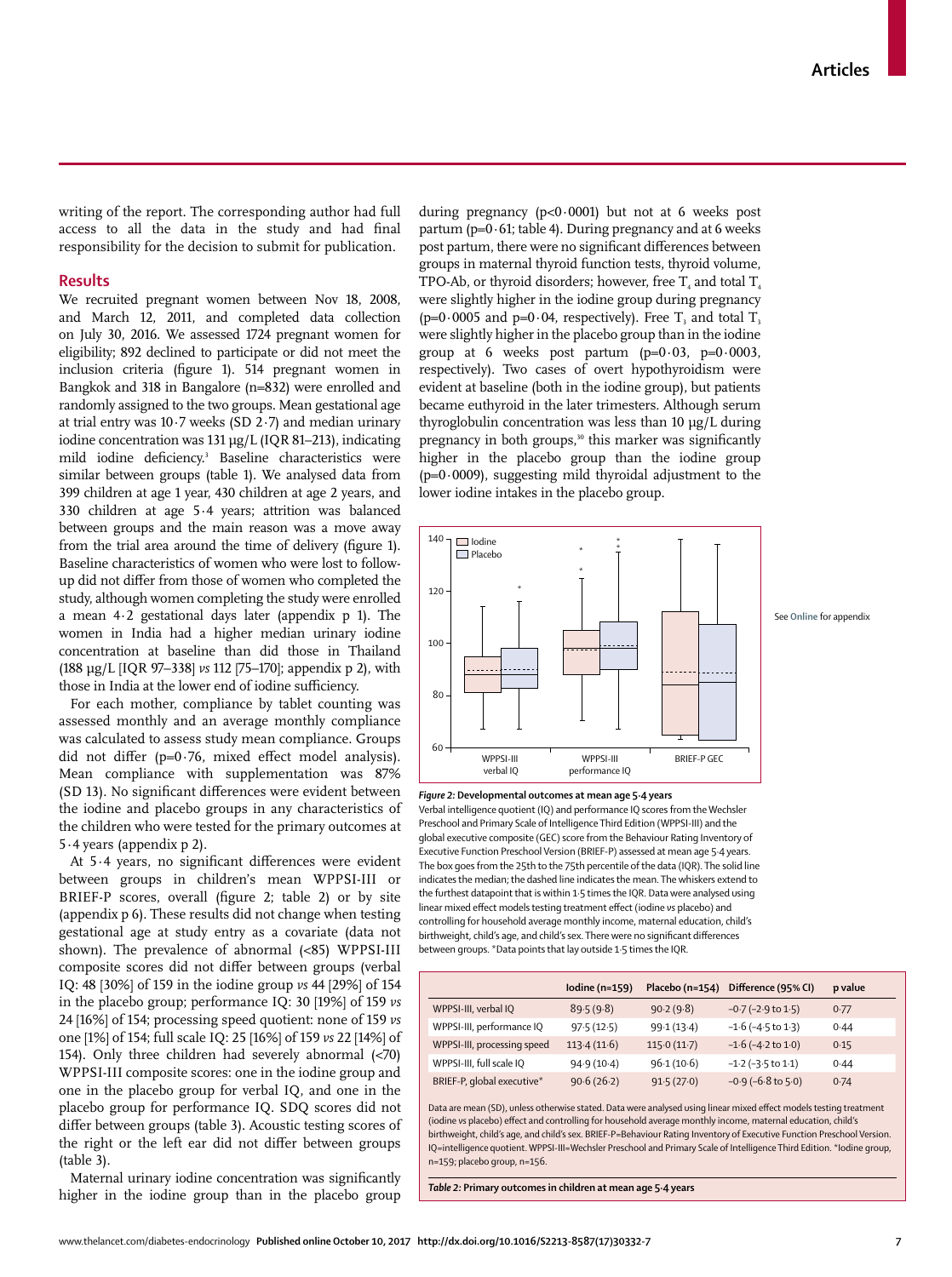|                                                       | Iodine (n=159)    | Placebo (n=156)      | p value |
|-------------------------------------------------------|-------------------|----------------------|---------|
| Sex (male)                                            | 74 (47%)          | 73 (47%)             | 0.96    |
| Age (years)                                           | 5.4(0.7)          | 5.5(0.7)             | 0.58    |
| Bodyweight (kg)                                       | 18.1(4.2)         | 19.1(5.3)            | 0.34    |
| Height (cm)                                           | 109.5(6.8)        | 110.9(6.7)           | 0.25    |
| Height-for-age Z score                                | $-0.5(1.1)$       | $-0.3(1.0)$          | 0.25    |
| Stunting*                                             | 10 (6%)           | 4(3%)                | 0.19    |
| Urinary iodine concentration $(\mu q/L)$ <sup>+</sup> | 236 (137-365)     | 224 (140-314)        | 0.83    |
| Total T <sub>4</sub> (nmol/L)‡                        | 87.6 (75.9-111.9) | $91.8(75.1 - 111.2)$ | 0.28    |
| Thyroid stimulating hormone (mIU/L)‡                  | $0.9(0.7-1.2)$    | $1.0(0.8-1.3)$       | 0.07    |
| SDQ, externalising problem                            | 5.4(3.5)          | 5.3(3.7)             | 0.47    |
| SDQ, internalising problem                            | 3.8(2.9)          | 3.8(3.0)             | 0.26    |
| SDQ, total difficulties                               | 9.3(5.3)          | 9.1(5.6)             | 0.23    |
| Auditory performance, left ear§                       | $15.0(11.7-17.5)$ | $13.3(11.6-16.7)$    | 0.08    |
| Auditory performance, right ear                       | $13.3(11.7-16.6)$ | $13.3(11.6-15.0)$    | 0.45    |

Data are median (IQR), mean (SD), or n (%), unless otherwise stated. Continuous data were analysed using linear mixed effect models with non-transformed or transformed dependent variable and frequencies were analysed using mixed effects logistic regression testing treatment (iodine *vs* placebo) effect and controlling for household average monthly income, maternal education, child's birthweight, child's age, and child's sex. SDQ=Strengths and Difficulties Questionnaire. T<sub>4</sub>=thyroxine. \*Stunting was defined as height for age more than two SDs below the WHO Child Growth Standards median.<sup>30</sup> †Iodine group, n=157; placebo group, n=152. ‡Iodine group, n=154; placebo group, n=148. §Iodine group, n=115; placebo group, n=117. ¶Iodine group, n=116; placebo group, n=118.

*Table 3:* **Secondary outcomes in children at mean age 5·4 years**

No significant differences were evident between groups in sex, age, anthropometric variables, TSH, total  $T<sub>4</sub>$ , or urinary iodine concentration in children at birth, 1 year, 2 years, or 5·4 years post partum (table 3, appendix pp 3–5). Children in both groups were iodine sufficient on the basis of their median urinary iodine concentration.<sup>3</sup> No significant differences were evident between groups in frequency of preterm birth (21 [7%] of 300 in the iodine group *vs* 28 [9%] of 309 in the placebo group; p=0·56), low birthweight (34 [12%] of 286 *vs* 32 [11%] of 296; p=0·74), or raised (>5 mIU/L) newborn TSH (two [1%] of 207 *vs* four [2%] of 212;  $p=0.41$ ]. NBAS scores at 6 weeks after birth did not differ between groups (appendix pp 3–5). At 1 and 2 years of age, BSID-III scores did not differ between groups, apart from the score for expressive language at 1 year, which was lower in the iodine group than in the placebo group (14·8 [SD 3·1] in the iodine group *vsw* 15·2  $[3.3]$  in the placebo group; p=0.009; appendix pp 3-5).

All adverse events during gestation and delivery were recorded; the frequency of adverse events did not differ between groups: 24 women in the iodine group and 28 in the placebo group reported adverse events (table 5).

#### **Discussion**

To our knowledge, this study is the first randomised, placebo-controlled trial to assess the effect of iodine supplementation in mildly iodine-deficient pregnant women on child development. Although we found higher scores on one subtest of the BSID-III at 1 year (favouring placebo), there were no significant differences between groups in all other tests, including the co-primary outcomes (WPPSI-III verbal and performance IQ scores and BRIEF-P global executive composite score at mean age 5·4 years). Thus, iodine supplementation of pregnant women who were mildly iodine deficient at baseline did not affect overall child neurodevelopment. In cohort studies in the UK and Australia, more severe maternal iodine deficiency than in our study (maternal median urinary iodine concentration of 91 µg/L and 81 µg/L, respectively) was associated with lower  $IQ<sup>7</sup>$  and reduced educational outcomes<sup>8</sup> at school age. However, findings from other cohort studies showed no difference in neurodevelopment in infants of mothers who had mild iodine deficiency or iodine sufficiency.9 It is likely that any potential benefits of maternal iodine supplementation on offspring development would be caused by correction of mild maternal or fetal hypothyroidism; however, two controlled trials<sup>31,32</sup> have reported that correction of subclinical hypothyroidism or isolated hypothyroxinaemia with levothyroxine did not improve offspring development; one of these trials was in an iodine-deficient population.<sup>32</sup> We tested children at age 5–6 years because investigation at this age allows assessment of a wider array of cognitive functions, as opposed to broad domain-wise assessment (motor, cognitive) in infancy. Scores on the BSID-III at 1 and 2 years show only modest association with adult IQ, and developmental tests in children at 5 years or older are better predictors of adult intelligence than tests given during infancy.<sup>33</sup>

The pregnant women in our study had a median urinary iodine concentration of 131 μg/L at baseline; this degree of mild maternal iodine deficiency is common worldwide: the national median concentration in pregnant women is 100–150 μg/L in many high-income and low-income countries, despite adequate median urinary iodine concentrations in school-aged children.<sup>4,6,16</sup> By site, the median urinary iodine concentration of the women in Thailand was in the deficient range while in India it was at the lower end of iodine sufficiency. Despite this difference, there were no site-specific differences in the effects of iodine supplementation on the primary outcomes (appendix p 6). We chose a daily dose of 200 µg because expert recommendations vary: the American Thyroid Association<sup>12</sup> and the European Thyroid Association<sup>13</sup> recommend 150 µg per day whereas WHO recommends  $250 \mu g$  per day.<sup>3</sup> The  $200 \mu g$  dose of iodine was effective: in the iodine group, median urinary iodine concentration increased to 231–247 μg/L in the second and third trimesters, at the upper end of the reference range for pregnancy of 150–249 μg/L.<sup>3</sup> Iodine supplementation had minimal effects on maternal thyroid function; there were no differences in thyroid disorders between the iodine and placebo groups, and nearly all women were euthyroid. The marginally higher TSH and thyroglobulin concentrations in the placebo group might represent physiological adaptation of the maternal thyroid to low iodine intake through increased turnover of thyroidal iodine stores. However, these small differences in thyroid function (as well as the slight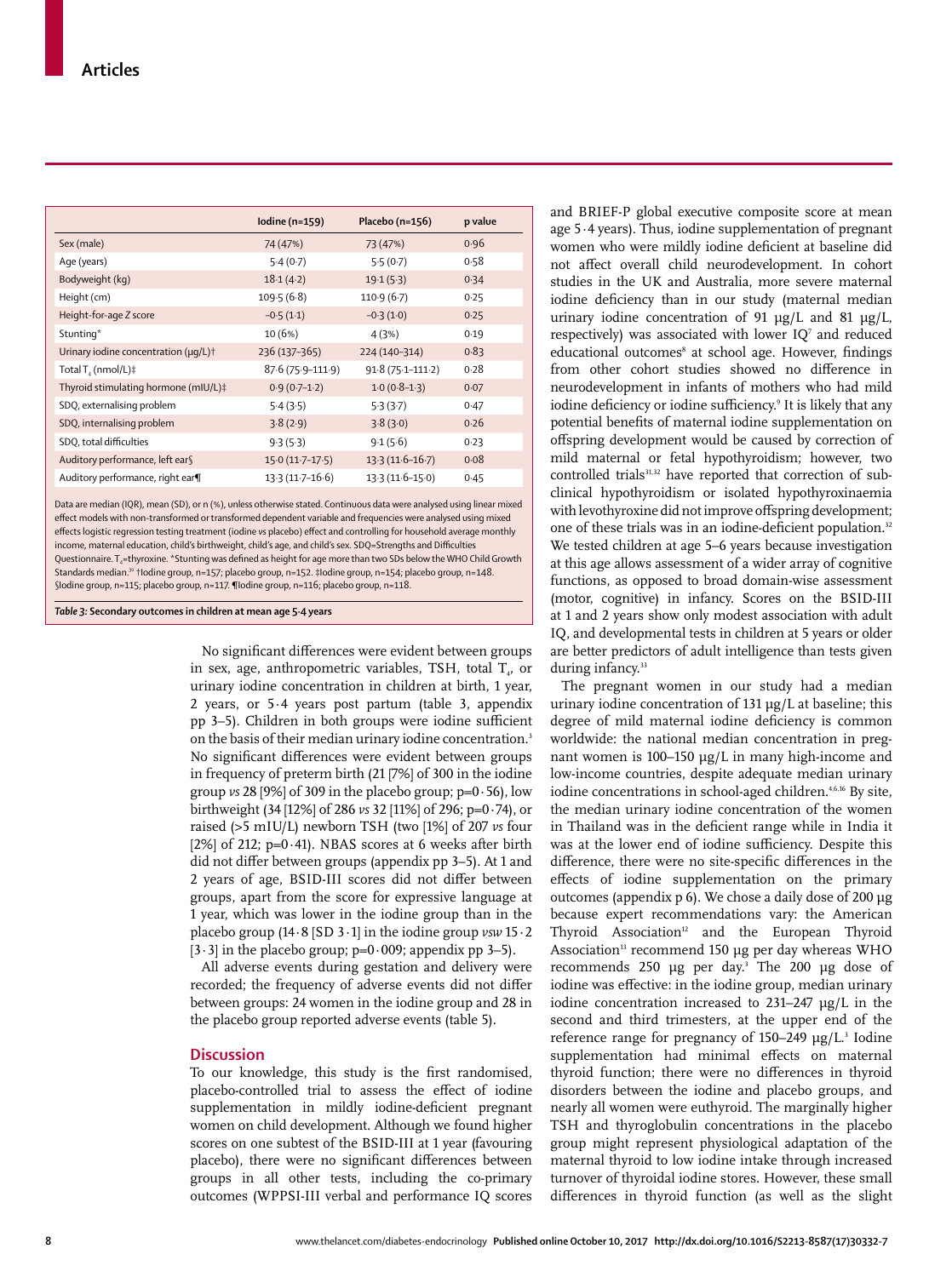| <b>Baseline</b>                     |           |                                        | Second trimester |                                        | <b>Third trimester</b><br>6 weeks post partum<br>p value |                                        |              |           | p value                                |           |
|-------------------------------------|-----------|----------------------------------------|------------------|----------------------------------------|----------------------------------------------------------|----------------------------------------|--------------|-----------|----------------------------------------|-----------|
|                                     | ${\sf N}$ | Median (IQR), mean (SD),<br>or $n$ (%) | $\mathsf{N}$     | Median (IQR), mean (SD),<br>or $n$ $%$ | $\mathsf{N}$                                             | Median (IQR), mean (SD),<br>or $n$ (%) |              | ${\sf N}$ | Median (IQR), mean (SD),<br>or $n$ (%) |           |
| Urinary iodine concentration (µg/L) |           |                                        |                  |                                        |                                                          |                                        |              |           |                                        |           |
| lodine                              | 404       | 135 (80-219)                           | 291              | 231 (131-365)                          | 280                                                      | 247 (140-349)                          | < 0.0001     | 217       | 119 (73, 186)                          | 0.61      |
| Placebo                             | 409       | 125 (81-210)                           | 274              | 174 (92-284)                           | 299                                                      | 159 (105-252)                          | .,           | 218       | 112 (63, 194)                          |           |
| Thyroid volume (mL)                 |           |                                        |                  |                                        |                                                          |                                        |              |           |                                        |           |
| lodine                              | 411       | 7.24(2.38)                             | 294              | 7.36(2.27)                             | 286                                                      | 7.29 (2.20)                            | 0.52         | 230       | 6.87(2.36)                             | 0.90      |
| Placebo                             | 420       | 7.39(2.53)                             | 286              | 7.30(2.52)                             | 303                                                      | 7.33(2.14)                             |              | 228       | 6.89(2.41)                             |           |
| Thyroid stimulating hormone (mIU/L) |           |                                        |                  |                                        |                                                          |                                        |              |           |                                        |           |
| lodine                              | 406       | $1.0(0.6-1.7)$                         | 286              | $1.3(0.9-1.9)$                         | 261                                                      | $1.3(0.9-1.8)$                         | 0.10         | 212       | $1.2(0.9-1.8)$                         | 0.79      |
| Placebo                             | 415       | $1.2(0.7-1.8)$                         | 284              | $1.4(0.9-2.0)$                         | 280                                                      | $1.5(1.0-1.9)$                         | $\ldots$     | 203       | $1.3(0.9-1.8)$                         |           |
| Thyroglobulin (µg/L)                |           |                                        |                  |                                        |                                                          |                                        |              |           |                                        |           |
| lodine                              | 384       | 7.99 (3.80-14.58)                      | 280              | 7.50 (4.15-13.33)                      | 254                                                      | 8-39 (4-62-14-35)                      | 0.0009       | 205       | $7.81(4.51-13.60)$                     | 0.19      |
| Placebo                             | 389       | 8.95 (4.59-14.60)                      | 270              | 9.00 (4.60-13.98)                      | 276                                                      | 9.59 (5.07-16.93)                      |              | 199       | $8.65(4.76 - 14.60)$                   |           |
| Free $T_3$ (ng/L)                   |           |                                        |                  |                                        |                                                          |                                        |              |           |                                        |           |
| lodine                              | 390       | $3.34(2.87 - 3.99)$                    | 276              | $3.62(3.08 - 4.14)$                    | 251                                                      | $3.57(3.09 - 4.13)$                    | 0.84         | 202       | $2.85(2.43 - 3.20)$                    | 0.03      |
| Placebo                             | 399       | $3.44(2.91-3.89)$                      | 268              | $3.53(3.04 - 4.23)$                    | 276                                                      | $3.54(3.02 - 4.24)$                    |              | 191       | 2.90 (2.57-3.34)                       |           |
| Total $T_3$ (nmol/L)                |           |                                        |                  |                                        |                                                          |                                        |              |           |                                        |           |
| lodine                              | 398       | $1.97(1.66 - 2.40)$                    | 293              | $2.51(2.14-2.93)$                      | 262                                                      | $2.57(2.22 - 2.95)$                    | 0.13         | 205       | $1.54(1.35 - 1.75)$                    | 0.0003    |
| Placebo                             | 409       | $1.97(1.63 - 2.29)$                    | 281              | $2.55(2.10-2.93)$                      | 284                                                      | $2.61(2.19-3.03)$                      | $\cdot\cdot$ | 194       | $1.63(1.44 - 1.89)$                    | $\ldots$  |
| Free $T_{4}$ (ng/dL)                |           |                                        |                  |                                        |                                                          |                                        |              |           |                                        |           |
| lodine                              | 396       | $1.09(1.00-1.21)$                      | 289              | $0.86(0.76 - 0.94)$                    | 265                                                      | $0.83(0.73 - 0.93)$                    | 0.0005       | 206       | $1.03(0.94 - 1.13)$                    | 0.42      |
| Placebo                             | 411       | $1.08(0.97 - 1.18)$                    | 281              | $0.85(0.78 - 0.95)$                    | 288                                                      | $0.84(0.75 - 0.94)$                    |              | 195       | $1.03(0.93 - 1.15)$                    | $\ldots$  |
| Total $T_4$ (nmol/L)                |           |                                        |                  |                                        |                                                          |                                        |              |           |                                        |           |
| lodine                              | 402       | 128.0 (107.0-153.8)                    | 289              | 128.0 (108.0-155.7)                    | 265                                                      | 128.0 (107.6-153.0)                    | 0.04         | 209       | 90.4 (74.0-105.0)                      | 0.19      |
| Placebo                             | 410       | 124.0 (105.0-149.0)                    | 286              | 128.6 (109.0-157.0)                    | 285                                                      | 127-3 (107-0-153-2)                    |              | 203       | $91.5(77.7 - 106.1)$                   | $\ldots$  |
| TPO-Ab (IU/mL)                      |           |                                        |                  |                                        |                                                          |                                        |              |           |                                        |           |
| lodine                              | 408       | 15-1 (10-0-23-4)                       | 299              | $11.9(10.0-19.4)$                      | 276                                                      | $11.2(10.0-18.8)$                      | 0.64         | 212       | $24.3(11.1 - 41.8)$                    | 0.95      |
| Placebo                             | 418       | $14.8(10.0 - 24.5)$                    | 291              | $12.1(10.0-20.4)$                      | 295                                                      | $10.7(9.7-18.4)$                       |              | 205       | 24.9 (11.9-41.0)                       |           |
| Raised TPO-Ab (>35 IU/mL)           |           |                                        |                  |                                        |                                                          |                                        |              |           |                                        |           |
| lodine                              | 408       | 57 (14%)                               | 299              | 35 (12%)                               | 276                                                      | 25 (9%)                                | 0.14         | 212       | 69 (33%)                               | 0.99      |
| Placebo                             | 418       | 59 (14%)                               | 291              | 25 (9%)                                | 295                                                      | 23 (8%)                                | $\cdot\cdot$ | 205       | 70 (34%)                               |           |
| Isolated hypothyroxinaemia          |           |                                        |                  |                                        |                                                          |                                        |              |           |                                        |           |
| lodine                              | 398       | 4(1%)                                  | 283              | 20 (7%)                                | 259                                                      | 16 (6%)                                | 0.71         | 209       | 9(4%)                                  | 0.64      |
| Placebo                             | 407       | $2(-1%)$                               | 283              | 12 (4%)                                | 279                                                      | 16 (6%)                                |              | 203       | 8(4%)                                  |           |
| Subclinical hypothyroidism          |           |                                        |                  |                                        |                                                          |                                        |              |           |                                        |           |
| lodine                              | 398       | 37 (9%)                                | 283              | 17 (6%)                                | 259                                                      | 11 (4%)                                | 0.63         | 209       | $\mathbf 0$                            | 0.14      |
| Placebo                             | 407       | 45 (11%)                               | 283              | 14 (5%)                                | 279                                                      | 14 (5%)                                | Ω.           | 203       | 2(1%)                                  |           |
| Overt hypothyroidism                |           |                                        |                  |                                        |                                                          |                                        |              |           |                                        |           |
| lodine                              | 398       | $2(-1%)$                               | 283              | 3(1%)                                  | 259                                                      | $1(-1%)$                               | 0.95         | 209       | $1(-1%)$                               | 0.31      |
| Placebo                             | 407       | $\mathsf{O}\xspace$                    | 283              | $1(-1%)$                               | 279                                                      | $\pmb{0}$                              | н.           | 203       | $\mathsf{O}\xspace$                    |           |
| Subclinical hyperthyroidism         |           |                                        |                  |                                        |                                                          |                                        |              |           |                                        |           |
| lodine                              | 398       | 11 (3%)                                | 283              | 4(1%)                                  | 259                                                      | 7(3%)                                  | 0.48         | 209       | 8(4%)                                  | 0.15      |
| Placebo                             | 407       | 12 (3%)                                | 283              | 5(2%)                                  | 279                                                      | 4(1%)                                  | $\ddotsc$    | 203       | 14 (7%)                                |           |
| Overt hyperthyroidism               |           |                                        |                  |                                        |                                                          |                                        |              |           |                                        |           |
| lodine                              | 398       | 6(2%)                                  | 283              | $\mathsf{O}\xspace$                    | 259                                                      | $\pmb{0}$                              | 0.14         | 209       | 5(2%)                                  | 0.52      |
| Placebo                             | 407       | $2(-1%)$                               | 283              | 0                                      | 279                                                      | $\mathbf 0$                            | $\sim$       | 203       | 3(1%)                                  | $\ddotsc$ |

Continuous data were analysed using linear mixed effect models with non-transformed or transformed dependent variable, and frequencies were analysed using mixed effects logistic regression. During gestation: testing the interaction effect of time (first to third trimester) by treatment (iodine *vs* placebo) and controlling for household average monthly income, maternal education, and maternal BMI at trial entry. At 6 weeks post partum: testing treatment (iodine *vs* placebo) effect and controlling for household average monthly income, maternal education, and maternal BMI at trial entry. T3=tri-iodothyronine.  $T_4$ =thyroxine. TPO-Ab=antithyroid peroxidase antibodies.

*Table 4:* **Maternal measurements during pregnancy and at 6 weeks post partum**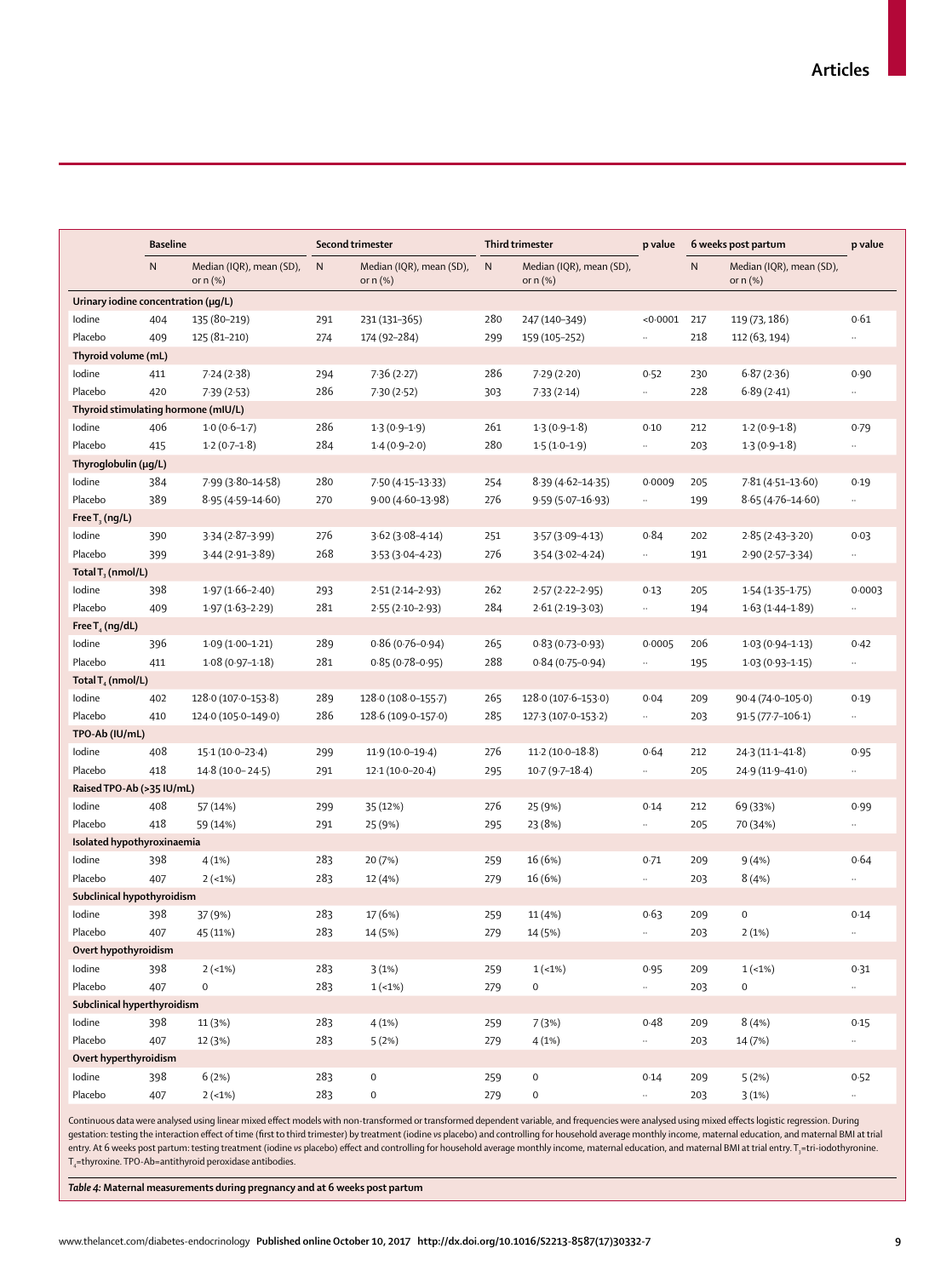|                                                                                                     | Iodine                                           | Placebo                                         |  |  |  |  |
|-----------------------------------------------------------------------------------------------------|--------------------------------------------------|-------------------------------------------------|--|--|--|--|
| <b>First trimester</b>                                                                              | $21$ (abortion, $n=19$ ;<br>blighted ovum, n=2)  | 22 (abortion, $n=21$ ;<br>blighted ovum, n=1)   |  |  |  |  |
| Second trimester                                                                                    | 2 (abortion, $n=1$ ;<br>intrauterine death, n=1) | $3$ (abortion, n=1;<br>intrauterine death, n=2) |  |  |  |  |
| Third trimester                                                                                     | 1 (intrauterine death)                           | 1 (early neonatal death)                        |  |  |  |  |
| At delivery                                                                                         | O                                                | 2 (neonatal death, n=2)                         |  |  |  |  |
| Data are number of events (type of event).<br>Table 5: Adverse events during pregnancy and delivery |                                                  |                                                 |  |  |  |  |

maternal differences in  $T<sub>3</sub>$  post partum) are unlikely to be of clinical significance. Our findings are similar to previous studies of iodine supplementation in mild-tomoderately iodine-deficient pregnant women,<sup>5</sup> in which iodine did not improve concentrations of maternal or newborn thyroid hormones, which are likely to be the best biomarker for healthy fetal development.

Although iodine supplementation is generally thought to be safe in healthy pregnant women,<sup>3,12,13</sup> observational studies have suggested that it might not be without risk.<sup>9,15</sup> A large cohort study (>1500 mother-infant pairs) in iodinesufficient areas of Spain reported maternal intake of a multivitamin-mineral supplement containing at least 150 μg of iodine per day, compared with intake of a supplement containing less than 100 μg iodine per day, increased risk of a BSID-III motor score of less than 85 in 1-year-old children.9 In a cross-sectional study of 7190 pregnant women at 4–8 weeks' gestation in an iodinesufficient region of China, spot urinary iodine concentrations of 250–499 μg/L and 500 μg/L or more were associated with 1·7 times and 2·2 times increased risk of subclinical hypothyroidism, respectively, compared with concentrations of 150–250  $\mu$ g/L.<sup>15</sup> Additionally, urinary iodine concentrations of 500 μg/L or more were associated with a 2·9 times increased risk of isolated hypothyroxinaemia and higher TPO-Ab positivity in pregnant women.15 By contrast, our data suggest no detrimental effect of iodine supplementation, consistent with previous supplementation studies in pregnant women.<sup>5</sup>

Our study has several strengths. It was randomised and placebo-controlled, compliance was high, and the baseline median urinary iodine concentration was representative of mild iodine deficiency reported in many national studies of pregnant women. We assessed thyroid function at multiple prenatal and postnatal timepoints, and comprehensively assessed neurocognitive outcomes including IQ and executive functions and behaviour at early school age to increase validity.<sup>33</sup> Asking mothers to rate their own child using SDQ and the BRIEF-P might have introduced bias, although this would probably have been similar between groups. The women began iodine supplementation at a mean gestational age of 10·7 weeks. Beginning supplementation earlier might have resulted in different findings, because the fetal brain rapidly develops in the first trimester.<sup>1,2</sup> However, we did not find an effect of gestational age at entry on any of the developmental outcomes in a secondary analysis of the iodine group. We confirmed iodine sufficiency in offspring using repeated measurements of urinary iodine concentration; the only significant difference in median urinary iodine concentrations were due to increased maternal iodine intakes caused by supplementation during gestation.

Our study also has limitations. We used the median urinary iodine concentration from spot samples to classify population iodine status in pregnant women according to recommendations from WHO,<sup>3</sup> but urinary iodine concentration is a poor marker of individual status.<sup>34</sup> Thus, whether all women included in this study were iodine deficient is uncertain and exposure misclassification might have biased our results. We did not collect 24 h urine samples or measure urinary creatinine because these often do not reduce within-individual variability compared with a spot urinary iodine concentration.<sup>34</sup> The median urinary iodine concentration in the placebo group remained within the recommended range (although at the lower end) in the second and third trimesters;<sup>3</sup> this finding might have been caused by a physiological increase in renal iodine clearance<sup>5</sup> or by being enrolled into the study and being told about the importance of iodine nutrition during pregnancy, prompting the women to consume more iodine-rich foods, which might have biased our trial towards a null effect. The dropout rate was high around delivery because many women returned to their hometowns to deliver or care for their babies; thereafter, attrition was low and most children remained in the study. Attrition was balanced between groups, the study was randomised, and there were no significant differences in baseline characteristics between those who completed the study and those lost to follow-up by delivery, suggesting no strong attrition bias that would compromise generalisability. The final sample size at 5·4 years (n=313) was well above the estimated sample size (n=284) needed to discriminate a 5-point difference in WPPSI-III score between groups, suggesting that attrition did not result in a type I error in the primary outcomes.

In conclusion, supplementation with 200 μg iodine in mildly iodine-deficient pregnant women was safe and increased iodine intakes into the sufficient range. However, iodine supplementation had no clear benefits on maternal thyroid function or child neurodevelopment. Our findings suggest that pregnant women might be able to physiologically adapt to mildly low iodine intakes during pregnancy, draw from intrathyroidal iodine stores, and maintain fetal euthyroidism allowing for normal in-utero development.<sup>5</sup> This conclusion is consistent with current WHO recommendations<sup>14</sup> that iodine supplementation is unlikely to be of harm, but might not be justified in mildly iodine-deficient pregnant women residing in countries with effective iodised salt programmes where other population groups have sufficient iodine intakes. Future intervention trials in pregnant women with more severe iodine deficiency (eg, with a median urinary iodine